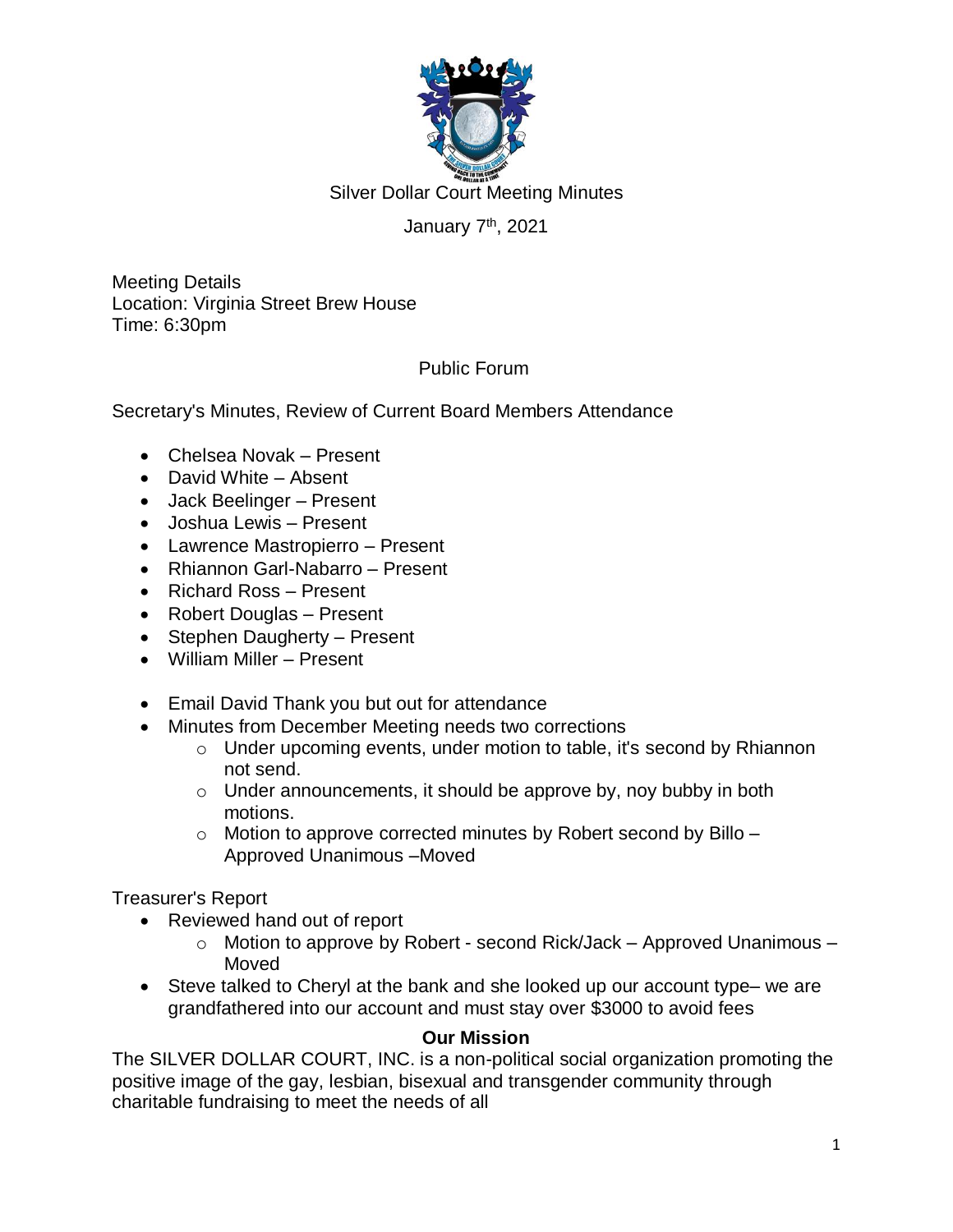

Silver Dollar Court Meeting Minutes

## January 7<sup>th</sup>, 2021

Public Comment (limit to three minutes per topic)

- Mail/Correspondence
- No mail

Old Business

- David's donation promise of \$100 was not paid, but the ad that it was intended to cover was returned so it is a moot point.
- David's \$25 applicant fee was not paid.
	- $\circ$  Motion to wave applicant fee and by Robert second by Rick Approved Unanimous –Moved

New Business

A: Committee Reports

- Finance Chair: Billo
	- o No meeting
- Policy & Procedures Chair: Chelsea
	- o No meeting
- Sound Chair: Billo
	- o No meeting
- Website –Chair: Rhi
	- o No Meeting
	- $\circ$  Post on FB did not match correct time of 630p will need to in the future
	- o Share that we have a board opening, ask that court members share
	- o Josh will reach out to see about grant writers or other resources
	- o Chelsea will look about creating a mailing list from courts past emails
	- $\circ$  We should look into creating a video(s) with voice overs to post
	- $\circ$  Survey of what the community wants to do / drive interest in the court
		- Side committee- Billo, Josh, Rhiannon, Jack Tuesday at 1/12 @6:30p - email board recap
- Grievance Chair: Chelsea
	- o No Meeting

#### **Our Mission**

The SILVER DOLLAR COURT, INC. is a non-political social organization promoting the positive image of the gay, lesbian, bisexual and transgender community through charitable fundraising to meet the needs of all